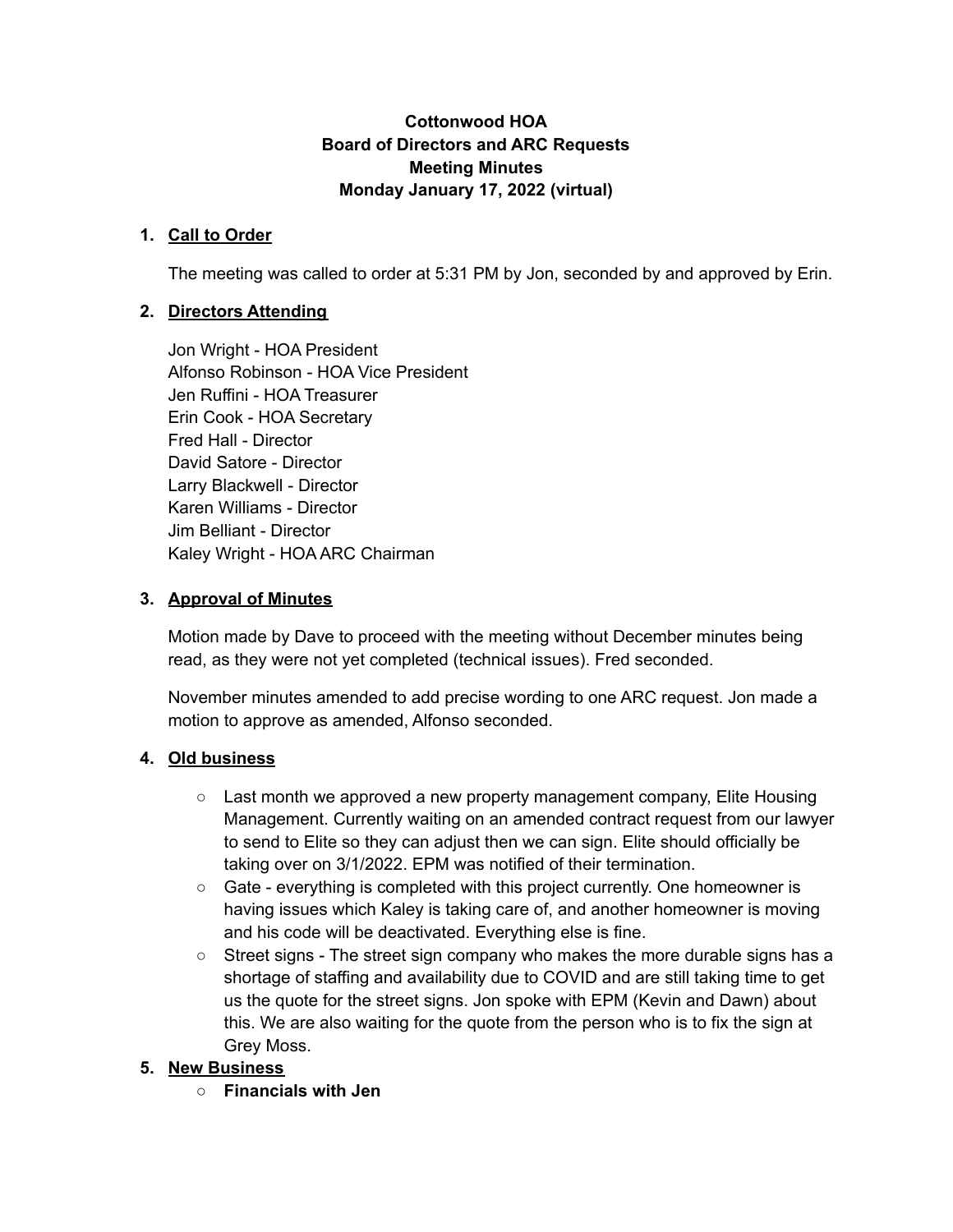- i. December's financials nothing unusual for the monthly withdrawals.
- ii. Questions from Facebook Road Fund was started in 2016; it started with \$3,850. 2017 - \$3,900 added. 2018, 2019, 2020 - added \$5,000 each year. 2021 - added \$15,000. 2018 - there was asphalt sealing that we had to pay out of the account and currently we have \$44,182.25 (which includes the \$15k we put into the account in 2021).
	- 1. The \$15k from 2021 was the funds not used for street light replacements. Proposed budget states about \$16k for 2022, but we have no final budget as we're waiting for our new company Elite to get us a final budget to approve.
	- 2. We have a proposed budget of \$16k for 2022, but depending upon the budget Elite provides as our new property management company, this might change.
- iii. Items on the budget called 'lawn maintenance' and 'common area maintenance' - should these not be the same? We always seem to have a budget for landscape improvements, however we do not spend it; inversely, we overspend on common area maintenance. We should look into eliminating this line item and adding all costs, officially, to common area maintenance. Erin will discuss this option with Elite.
	- 1. Erin will also follow up on getting concise and accurate information on who we pay and when, since the budget/monthly financial report both lack specifics of that nature.

## **○ Insurance/Contracts**

i. Elite Housing Management, our new property management company, is set to help us address the issue of shopping around for best prices/policies with contractors, vendors, and our yearly insurance. Erin will follow up with them to confirm that they'll be working on that as these things expire and arise.

#### **○ Gate Contract**

- i. The board signed the gate contract with All Tech. It's a year-to-year contract. In the beginning, since the gates aren't brand new, we signed up with a basic level of coverage for older gates. They confirmed receipt of the signed contract.
- ii. Recommendations from the company for this year's gate maintenance and improvements will be sent to us soon and we can adjust the proposed budget from there.

#### **○ Annual Dues**

i. The dues increase letters have been placed in homeowner's mailboxes and a notification was placed on Facebook, plus EPM will be sending the adjusted amount in the yearly dues invoice. The dues increase is effective 01/01/2022.

#### **○ ARC Requests**

i. Iron Gate Pergola status. Kaley reached out to the homeowner several times, and asked EPM if they'd heard anything either, and they haven't.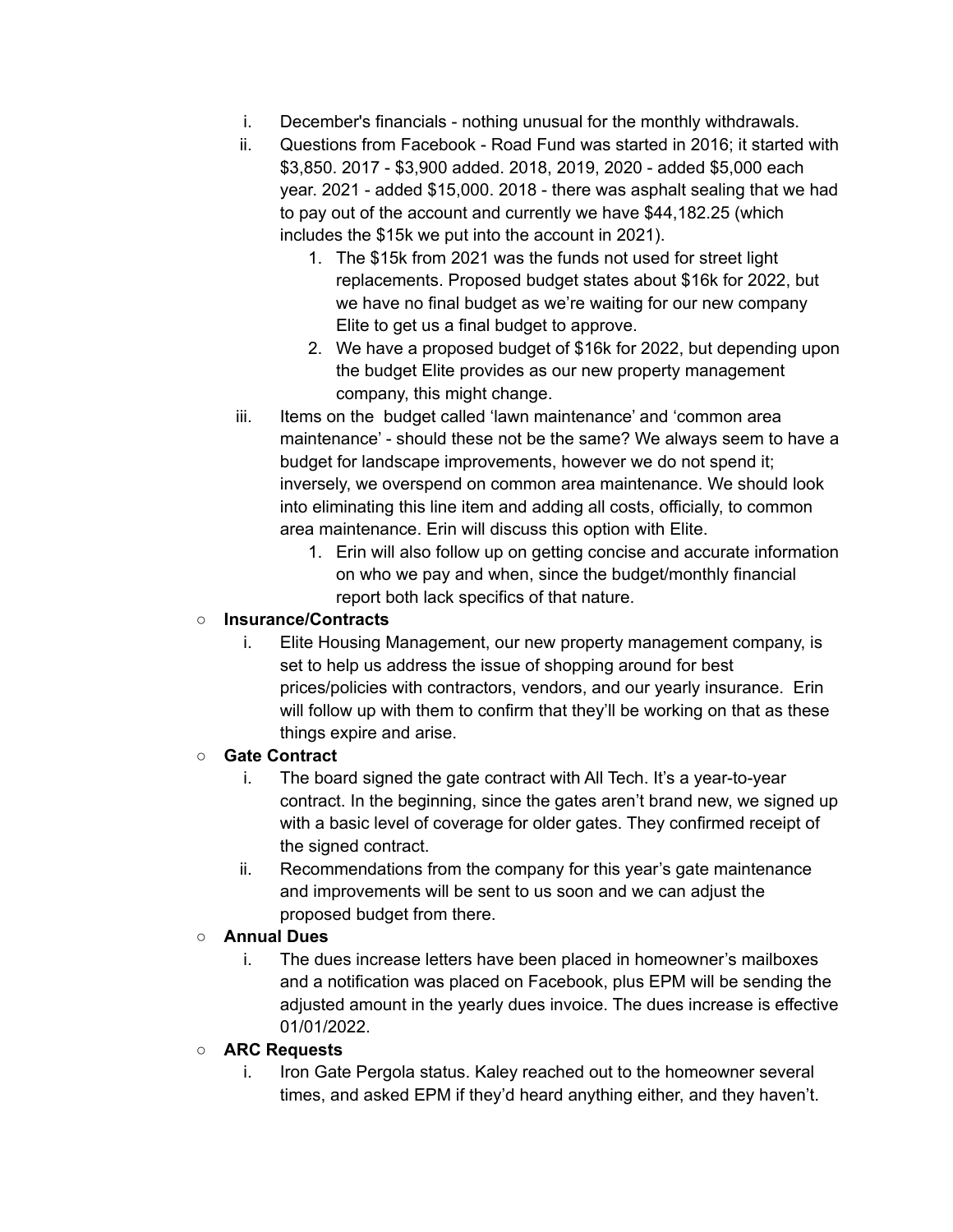EPM sent a letter to Mr. Hall to get communication going but no response yet.

- 1. The ARC request he'd placed for the pergola was not followed based on what we'd approved. The color of the pergola would have to match the trim of his house, and it currently doesn't. He's already finished installing it.
- ii. Shed request by Stansbury was previously approved but due to supply shortages the contractor cannot complete the work within the 180 days provided by our previous approval. She was requesting that we agree to let here have additional time to get this completed. The job will start on 2/28/22.
	- 1. A 6 month extension for this ARC request was approved unanimously.
- iii. Screened-in enclosure request by Doll was previously approved, however the estimate was pushed back due to lack of materials and equipment not being available in the approved timeframe. It is now on back order from the supplier. Job will not be done until July/August 2022.
	- 1. A 6 month extension for this ARC request was approved unanimously.

# **6. ARC Requests**

- Doll Brighton Gutters
	- i. 3-4 Downspouts, Clay Color (Beige) Trim Matches, (2) 10 feet gutters down each side of the gable (Right and Left)
	- ii. All approved
	- iii. Stipulation: Must be the clay color (beige) submitted. Must be exactly what is stated in the arc request submitted.
- Doll Brighton BBQ Grill Setup
	- i. Left side of Enclosure 6 feet out 10 feet depth. Concrete Slab Covered Slope Roof.
	- ii. All approved
	- iii. Stipulation: Must be Exactly what is stated in the ARC Request. (Size, Color and Materials).
- Doll Brighton Hot Tub
	- i. 12 x 16 Slab of Concrete ; Open to view the stars (84 x 84 Hot Tub).
	- ii. All approve
	- iii. Stipulation: Must be exactly what is stated in the ARC Request. Hot Tub must be the size stated.
- Barber Iron Gate Shed
	- i. Purchasing a pre-made Shed from Cooks. The material of the shed is hardy board, the color of the hardy board is tan. The roof of the shed is shingles, the color of the shingles are a gray / black color. Color of the shed. matches our house siding and matches the columns in the backyard. Size of the shed is 12 x 20. The lot borders will be 10 x 10 off the back fence and left side of the shed from the fence. Attached a picture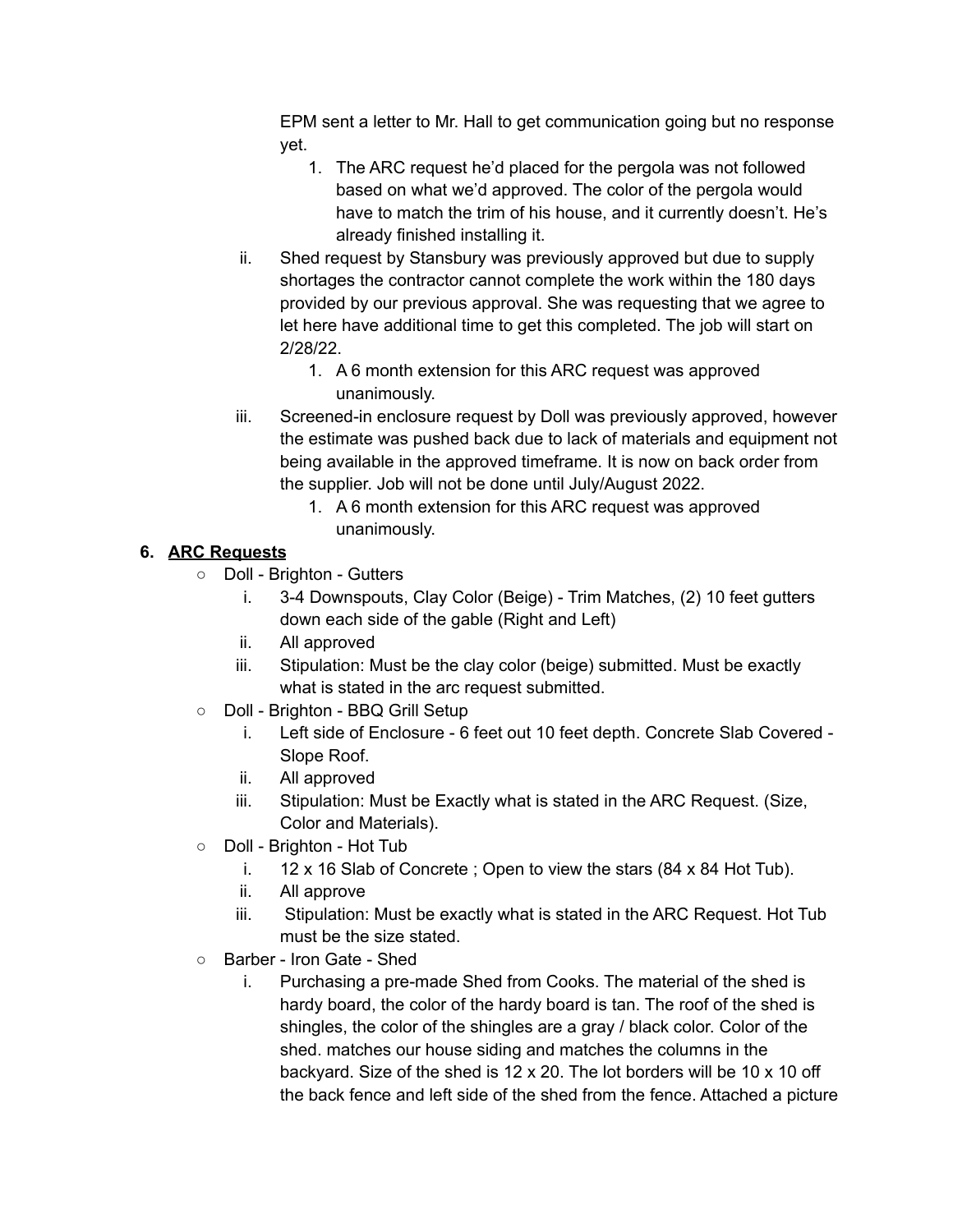of the exact shed and a drawing of the backyard to show the placement of the shed.

- ii. All approved
- iii. Stipulation: Must be exactly what was submitted as ARC Request. Must be the same size, color and materials submitted. Must be the shingles gray and black). Must be the Tan shed (matches the trim of the house).

## **7. Homeowner Time**

- Ms. Heilmann [referring to prior conversation about budget] If more than is budgeted is used for a line item, you don't go back and change the budget. It's a guide for spending based on best guess estimates on past expenses and adjusted annually for anything anticipated. It's called a variance.
- Jason Who handles the website?
	- i. EPM.
- Justin Have we assigned/allocated signs in the neighborhood?
	- i. We've been in contact with multiple sign companies on this subject and are waiting to get the quote back from the company with the most durable signs so they will last longer.
- Justin Has there been any movement on the changing of the declarant?
	- i. We're waiting on the attorney and the POC at Timberland but that is in the works.
	- ii. Is there a deadline for this?
		- 1. There's no specific deadline, but the verbiage in the documents to turn it over has to be very specific and we're waiting on that right now.
- Mr. Brimer If you purchase the signs, I'll put them up to get movement on this and prevent an additional labor cost. Plus, we shouldn't be waiting on EPM to get things taken care of and we should do so ourselves.
- Mr. Brimer We also haven't taken action on the decision to send out a survey to the homeowners about the gate open/close issue that was decided on several meetings ago.
	- i. The board believes that if enough people were concerned about the gate staying open, more people would mention it than the 2-3 we've heard from so far. It's a \$300 expense to send the survey out, and the board was voted to handle matters like these, and our decision currently is to leave it as is.
- Mr. Brimer will we ever have an HOA meeting in person?
	- i. March 2022 will be in person.
- Ms. Heilman I don't live on site and I haven't received any notice of change in management or dues increase, and I hadn't seen the information Facebook and that concerns me and I hope this will improve with the new management company.
- Ms. Heilman Since we haven't approved a budget for 2022 how do you know we needed to increase dues?